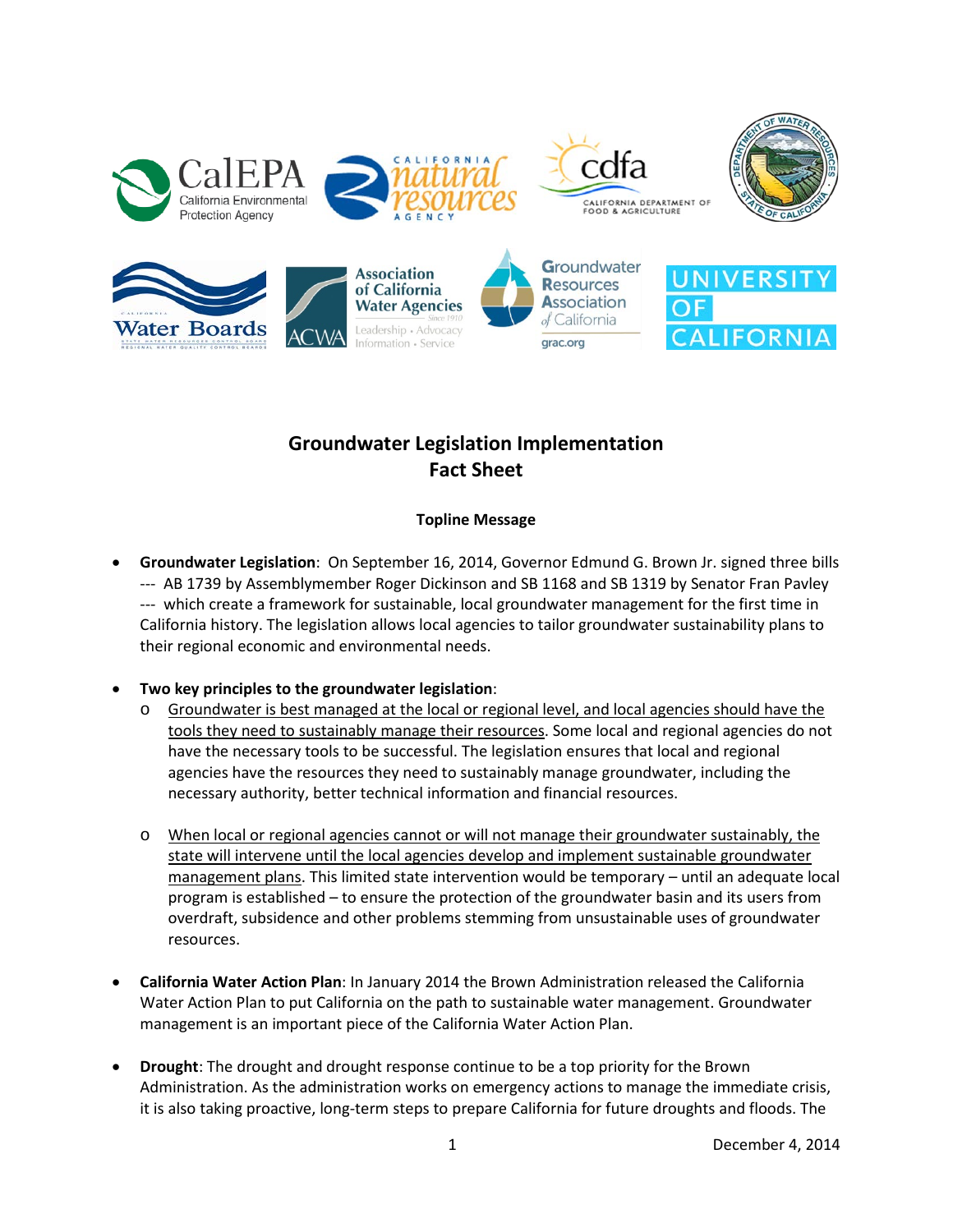current drought reminds us of how important groundwater is for many Californians, because times of drought are precisely when pumping groundwater is necessary. Therefore, it is crucial that these groundwater basins are properly managed and allowed to recharge.

• Water Bond: Proposition 1 is a general obligation bond in the amount of \$7.545 billion. It includes funding for ecosystems and watershed protection and restoration, water supply infrastructure projects, including surface and groundwater storage, and drinking water protection.

The planning and coordination for the water bond implementation will be part of the larger effort to build the Governor's January 10 budget. The agencies, departments, conservancies and boards that have been allocated bond funds will all work with the Department of Finance through the normal budget process and use the California Water Action Plan as a long-term guide for expenditure priorities.

- **Water Bond Funds for Groundwater**: Proposition 1 provides \$100 million for sustainable groundwater management planning and implementation for local groundwater sustainable agencies. The bond also provides billions more for groundwater cleanup, storage projects and other actions that will help local agencies manage groundwater sustainably.
- **Groundwater is a critical element of our water supply in California**. It makes up more than onethird of our water supply in wet years and more than half of our water supply in dry years. Groundwater basins provide cost-effective local storage for water supplies that, if well managed, will make communities more resilient against climate change and future droughts.
- **The state's water management system is unsustainable**. The system is unable to reliably meet human, economic and ecological needs. Currently, where groundwater is managed, it is managed by local and regional agencies, some of which manage their resources sustainably. Other regions do not manage sustainably, resulting in problems such as groundwater overdraft, land subsidence, dry wells, increased pumping cost and deteriorated water quality.

## **Summary of Groundwater Legislation**

- 1. Adopts a state definition of "sustainable groundwater management"
- 2. Empowers local agencies to achieve sustainability
- 3. Establishes a uniform framework for local groundwater management planning
- 4. Respects regional differences and provides local agencies flexibility to tailor plans that meet their needs
- 5. Provides state technical assistance
- 6. Improves coordination between land use and groundwater planning
- 7. Provides for state review of groundwater plans and limited state intervention authority when local action has been insufficient
- 8. Protects water rights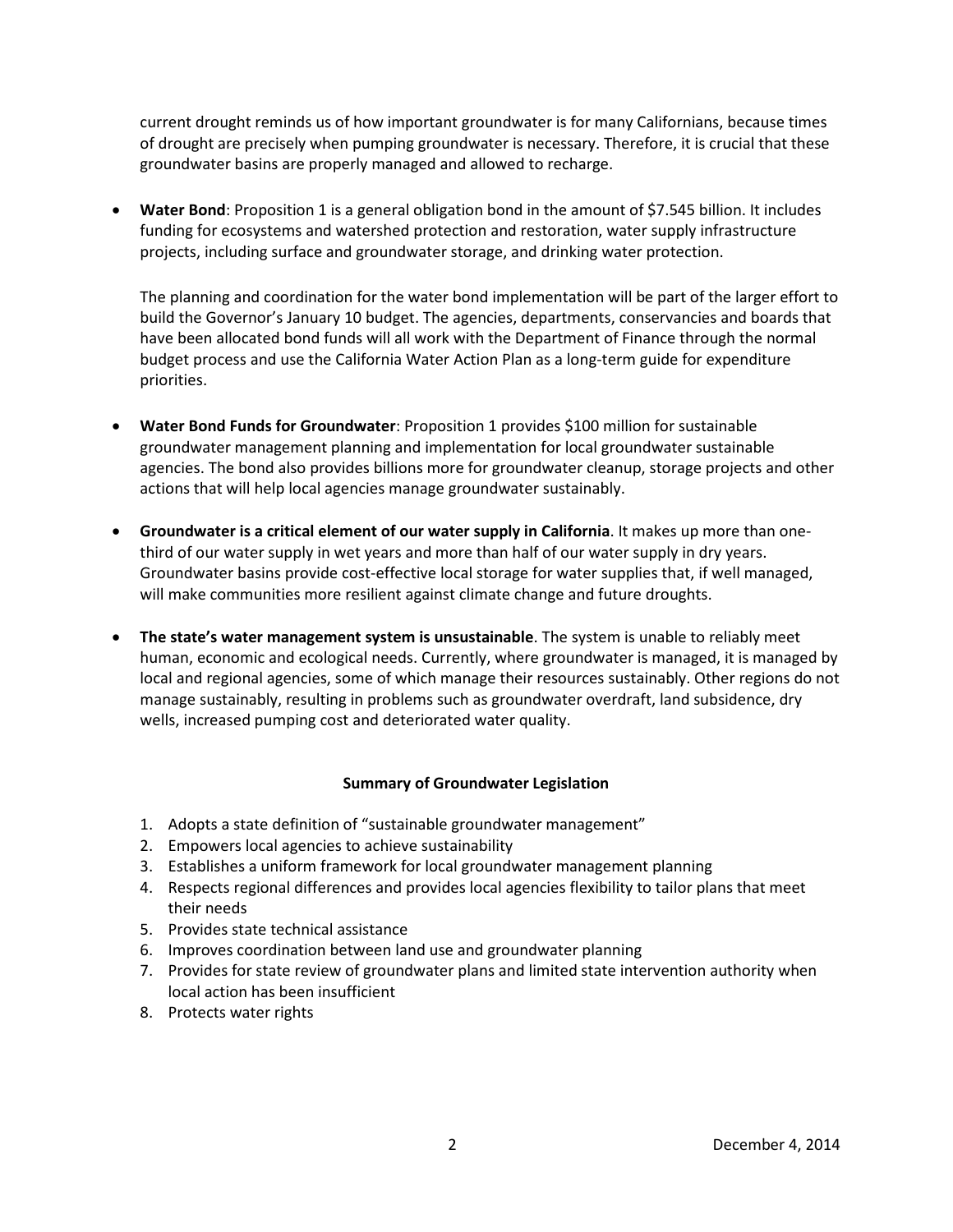### **Core Principles**

- **Groundwater should be locally and collaboratively managed to address unique basin conditions and challenges.** Every basin is different, and solutions must be tailored to the basin and its users. Over time, local residents will largely pay for and benefit from the construction, operation and maintenance of improvements to their water resources. Consequently, it is essential that local and regional agencies exercise leadership and obtain consensus on the solutions to their groundwater problems.
- **Groundwater should be managed sustainably.** The goal in all regions of the state must be to manage groundwater sustainably. It is not acceptable for a region to deplete or degrade its groundwater resources to the detriment of future generations.
- **The state's role should complement and support the goal of local sustainable groundwater management.** The state should support local control of sustainable groundwater management by providing the necessary authority, technical support and financial resource options. The state should step in only when local agencies are unable or unwilling to solve serious groundwater problems. When the state does so, however, it should transfer management back to local authorities when they are prepared to assume responsibility.
- **Water rights should be protected.** The water rights of existing water right holders should be reassured that their rights are protected by law. The goal is better groundwater management, which makes those rights more valuable.

#### **Background**

- **Groundwater is essential to California.** Because of California's variable precipitation and regular dry periods, California has always relied on groundwater, particularly when surface water is scarce.
	- o More than 80 percent of Californians rely, in part, on groundwater for their drinking water.
	- $\circ$  Groundwater is about 38 percent of the state's total annual water supply— up to 60 percent in dry years.
	- $\circ$  Rural areas and small urban areas rely entirely on groundwater, as well as some larger cities, such as Fresno.
	- o Groundwater basins are one of the most cost-effective and environmentally friendly places to store water locally during wet years.
	- o Collectively, groundwater basins are the state's largest reservoirs— more than 10 times the size of all its surface reservoirs combined.
	- $\circ$  If managed well, groundwater can serve as a buffer against the impacts of climate change and drought.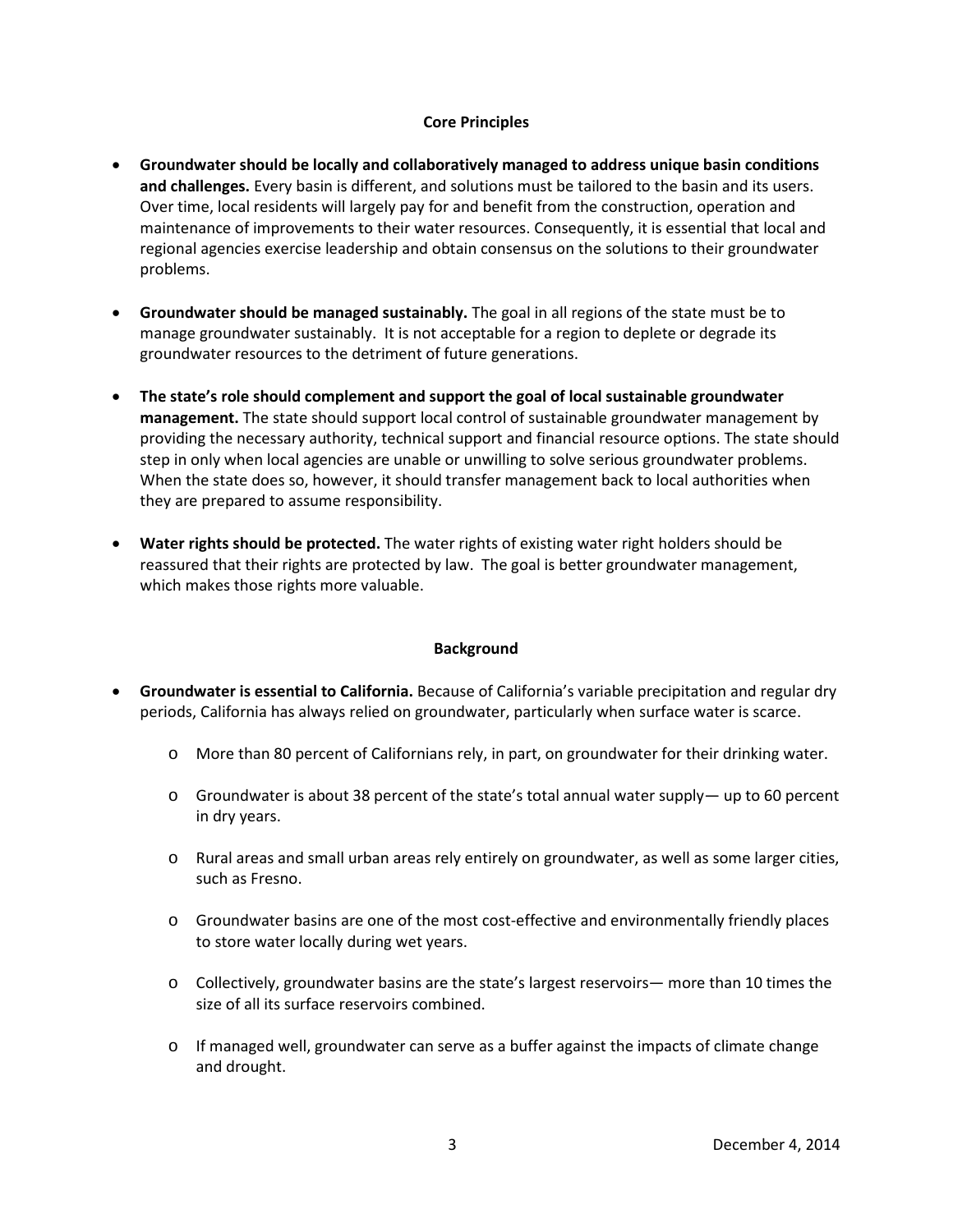• **Groundwater and surface water are part of the same system.** Groundwater feeds surface water streams when groundwater levels are high. When groundwater levels decline, groundwater contributions to stream flow may decline or surface streams may lose more water to the aquifer than under natural conditions. Some streams may become completely disconnected from groundwater, entirely losing contributions from groundwater inflow.

### • **Groundwater problems vary greatly and are locally very important.**

- o Overdraft is a problem in large parts of the San Joaquin Valley, as well as some Central Coast and southern California basins with limited surface supplies.
- o Between 2006 and 2010, the Central Valley lost enough groundwater to fill our largest reservoir, Lake Shasta, five times.
- o Seawater intrusion into aquifers is a problem in some coastal areas, such as the Oxnard plain and parts of Monterey County.
- o Groundwater pumping is dewatering rivers that supply surface water to communities and farms, and support salmon and other important species.

#### **Q&A**

#### **Q. What does "sustainable" mean?**

**A.** Simply put, sustainable groundwater management means managing our precious water so that it is available for future generations, while balancing the more immediate needs of our economy, environment and essential human health and safety.

## **Q: Many areas already manage their groundwater sustainably. Does the legislation impose new mandates on them?**

**A:** One of the law's core principles is that groundwater should be managed at the local and regional level. There are many examples where local management has proven successful and state management is not needed. As long as local or regional agencies are demonstrably managing their groundwater in sustainable fashion, state management is unnecessary. The state's role is then limited to support and monitor the success of local or regional management agencies.

#### **Q. How does the groundwater legislation relate to the drought?**

**A.** Sustainable groundwater management is an issue that goes beyond the current drought. Improved groundwater management will put us in a better position to recharge our groundwater basins in future wet years and will make communities more resilient to climate change and future droughts. The drought has highlighted groundwater's importance in California's overall water supply, as well as the vulnerability of the resource. This drought has led to an increased demand for groundwater and is expected to worsen overdraft in some areas. The problem is not new, however, and overdraft has been occurring in some basins for decades.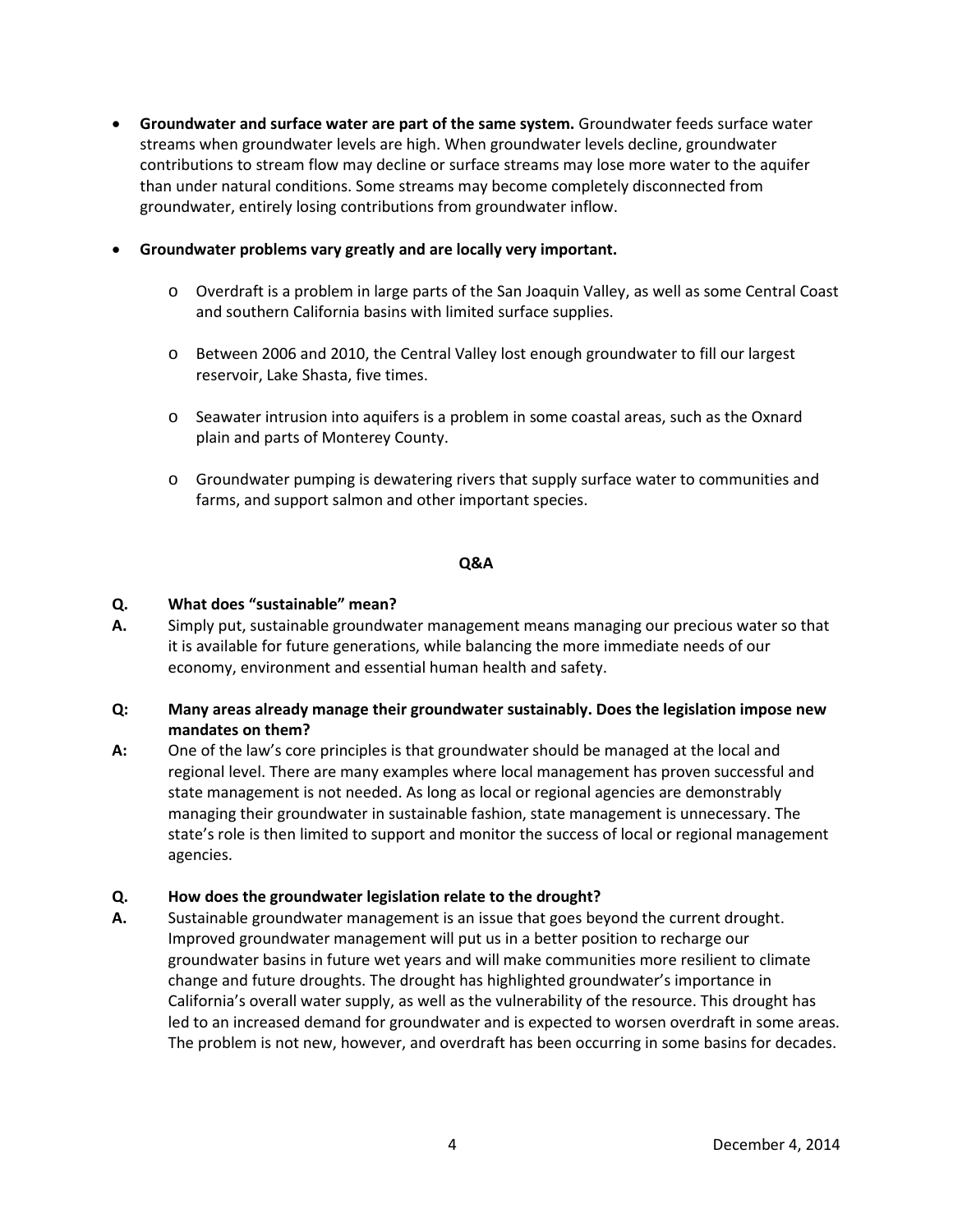# **Q. What is overdraft?**

**A.** A basin is in overdraft when the amount of groundwater pumped from the basin exceeds the amount of water recharging the basin over a period of time. When overdraft continues for a number of years, significant impacts may occur, including land subsidence, water quality degradation, dry wells, seawater intrusion and increased extractions costs.

## **Q. What is long-term overdraft?**

**A.** Long-term overdraft means the condition of a groundwater basin where the average annual amount of water extracted for a long-term period, generally 10 years or more, exceeds the longterm average annual supply of water to the basin, plus any temporary surplus.

# **Q. How is limited state intervention consistent with local control?**

**A.** First and foremost, groundwater should be managed at the local and regional level. This new law ensures that local and regional agencies have the tools they need to sustainably manage their groundwater resources. Locally derived solutions are often the most successful because they can best account for local conditions and needs, but some local areas have found it difficult to solve groundwater problems for a variety of reasons. Where local and regional agencies have been unable or unwilling to manage their groundwater sustainably, the state is authorized to step in to ensure that our precious groundwater resources are around for future generations. In all cases, the goal will be to develop long-term, sustainable groundwater management at the local or regional level – not management in Sacramento.

# **Q. What about surface water?**

**A.** Surface and groundwater are interconnected and must be managed together. This groundwater legislation is one component of the California Water Action Plan, which is a comprehensive approach to both ground and surface water management. In places where local agencies manage groundwater sustainably, they generally have developed a broad range of strategies, including conservation, replenishment projects, stormwater capture and water recycling. Groundwater management plans and programs for specific areas will need to be integrated with surface water management within their regions, depending on the overall make-up of local water supplies.

## **Q. Why are you not talking about new reservoirs?**

**A.** Expanding water storage capacity, both on the surface and underground, is one of the key elements identified in the California Water Plan. When it comes to groundwater, however, there are no easy fixes. In addition to more surface storage, we need to consider a broad range of management options, including recharging groundwater with surface water, conservation, increased use of recycled water, capturing and re-using stormwater, and better integration among regional projects. Local agencies that manage groundwater successfully typically use a variety of these tools. In areas where groundwater overdraft and water quality concerns have been mounting for decades, local agencies can probably only resolve them though a diverse set of solutions.

# **Q. How will the water bond benefit groundwater?**

**A.** The water bond will provide \$100 million for competitive grants for preparation of sustainable groundwater plans and implementation of groundwater management projects. The bond also provides billions more for groundwater cleanup, storage projects and other actions that will help local agencies manage groundwater sustainably.